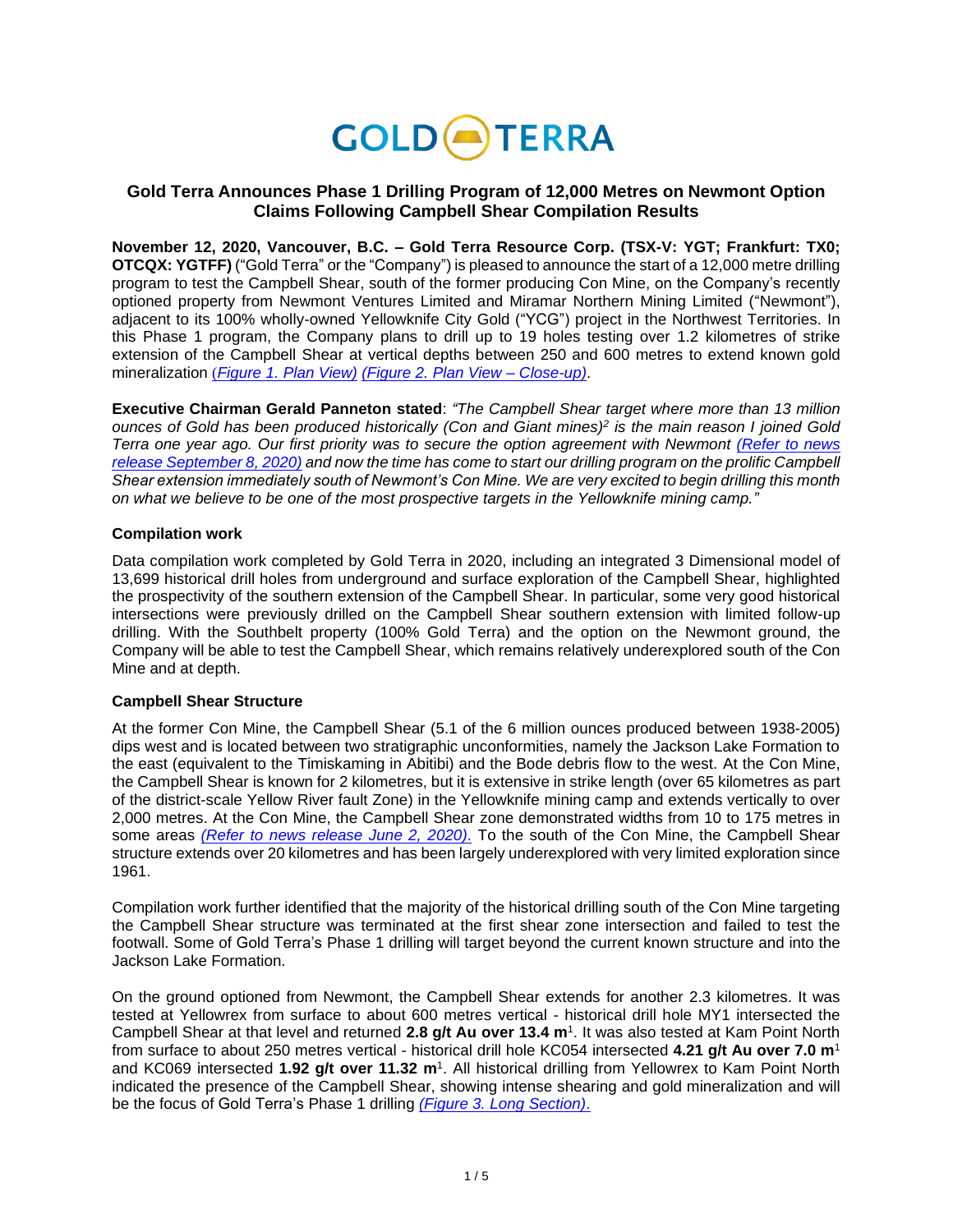Based on the success of Phase 1 drilling (approximately 12,000 metres), the Company will plan a deeper Phase 2 program, which will include a series of holes testing the Campbell Shear at 800 metres depth below the area tested by Phase 1.

## **Phase 1 Drilling Program**

The objective of this Phase 1 drilling program is to test the Campbell Shear over a strike length of nearly 1.2 kilometres at 125-150 metre spacing *[\(Figure 2. Plan View –](https://goldterracorp.com/site/assets/files/nr/2020-11-12-ygt-nrm2-9ryhrx.jpg) Close-up)*. The first series of holes are intended to intersect the Campbell Shear between 250 and 600 metres below surface and continue through the footwall to cross the entire width of the shear *[\(Figure 4. Long Section –](https://goldterracorp.com/site/assets/files/nr/2020-11-12-ygt-nrm4-9ryhrx.jpg) Close-up).* The drilling program also includes a second series of drill holes to test the shear at 800 meters below surface, subject to the success of the Phase 1 drilling results.

Gold Terra has filed for an amendment to its Land Use permit (LUP) with the Mackenzie Valley Land and Water Board (MVLWB) and expects drilling to commence in November on its 100% owned Southbelt property using its current LUP. Drilling will continue all winter long as per the Covid-19 policy already in place with same local manpower. The company is fully funded to complete the Phase 1 drilling program.

#### Notes:

<sup>1</sup> *The intersections stated here are historical in nature and has not been verified by Gold Terra. Hole location, downhole survey, assay and lithologic data was obtained from the Con mine databases, and therefore is assumed by Gold Terra to be reasonably valid.* 

*<sup>2</sup> References: (1) Con Production from Extech III Field Guide, 2002, The Yellowknife Mining Camp Over 60 Years of Mining, editor Hendrick Falck, Section - Miramar Con Mine, p. 80, table 1 and (2) Giant Production from James P. Siddorn, PhD thesis, The Giant-Con Gold Deposit: A Once Linked Archean Lode-Gold System, Chapter 2 – Siddorn, J. P., Cruden, A. R.; Early Gold Mineralization Versus Late Overprinting in a Structurally Complex Gold Deposit: The Giant Gold Deposit, Yellowknife Canada, p. 13.*

The technical information contained in this news release has been reviewed and approved by Joseph Campbell, Chief Operating Officer, a Qualified Person as defined in National Instrument 43-101 – *Standards of Disclosure for Mineral Projects*.

#### **About Gold Terra's Yellowknife City Gold Project**

The YCG project encompasses 800 sq. km of contiguous land immediately north, south and east of the City of Yellowknife in the Northwest Territories. Through a series of acquisitions, Gold Terra controls one of the six major high-grade gold camps in Canada. Being within 10 kilometres of the City of Yellowknife, the YCG is close to vital infrastructure, including all-season roads, air transportation, service providers, hydro-electric power and skilled tradespeople.

The YCG lies on the prolific Yellowknife greenstone belt, covering nearly 70 kilometres of strike length along the main mineralized shear system that host the former-producing high-grade Con and Giant gold mines. The Company's exploration programs have successfully identified significant zones of gold mineralization and multiple targets that remain to be tested which reinforces the Company's objective of re-establishing Yellowknife as one of the premier gold mining districts in Canada.

Visit our website at [www.goldterracorp.com.](https://goldterracorp.com/)

For more information, please contact:

David Suda, President and CEO Phone: 604-928-3101 | Toll-Free: 1-855-737-2684 dsuda@goldterracorp.com

*Neither the TSX Venture Exchange nor its Regulation Services Provider (as that term is defined in the policies of the TSX Venture Exchange) accepts responsibility for the adequacy or accuracy of this release.*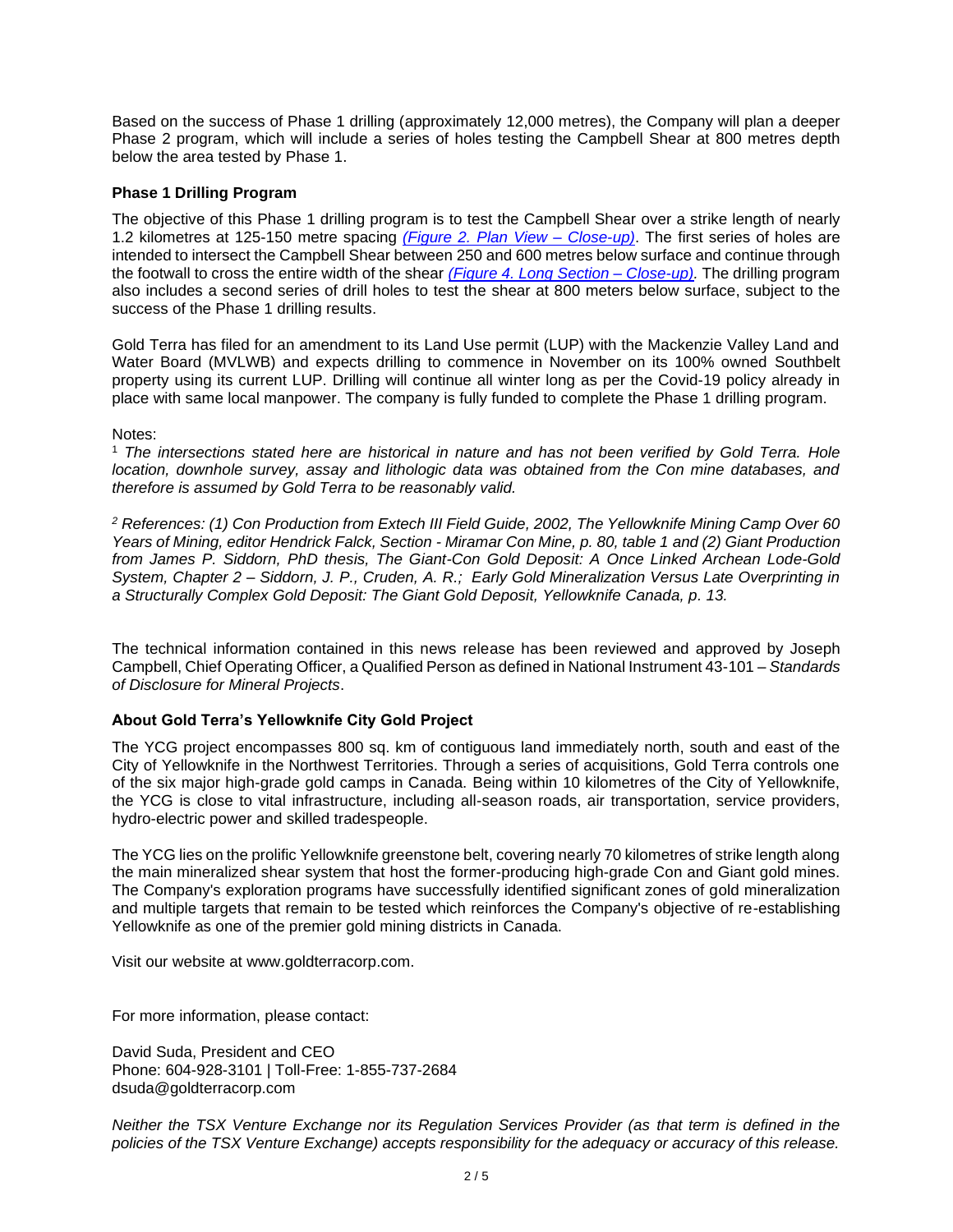

Sediment

=== Campbell Shear

-Major Faults

Mine Infrastructure Shaft<br>• Historical Drill Collars

 $-$ Bode Tuff

Gold Terra 100%

Jackson Lake Formation

*Figure 1 and 2. Plan View of Gold Terra's Phase 1 Drilling Program on Newmont Option Property*

*Figure 3. Long Section of Con Mine and to the South on Newmont Option Property*

Jackson Lake Formation

-Bode Tuff

=== Campbell Shear - Major Faults

**Mine Infrastructure**<br>■ Shaft<br>● Historical Drill Collars

Gold Terra 100%

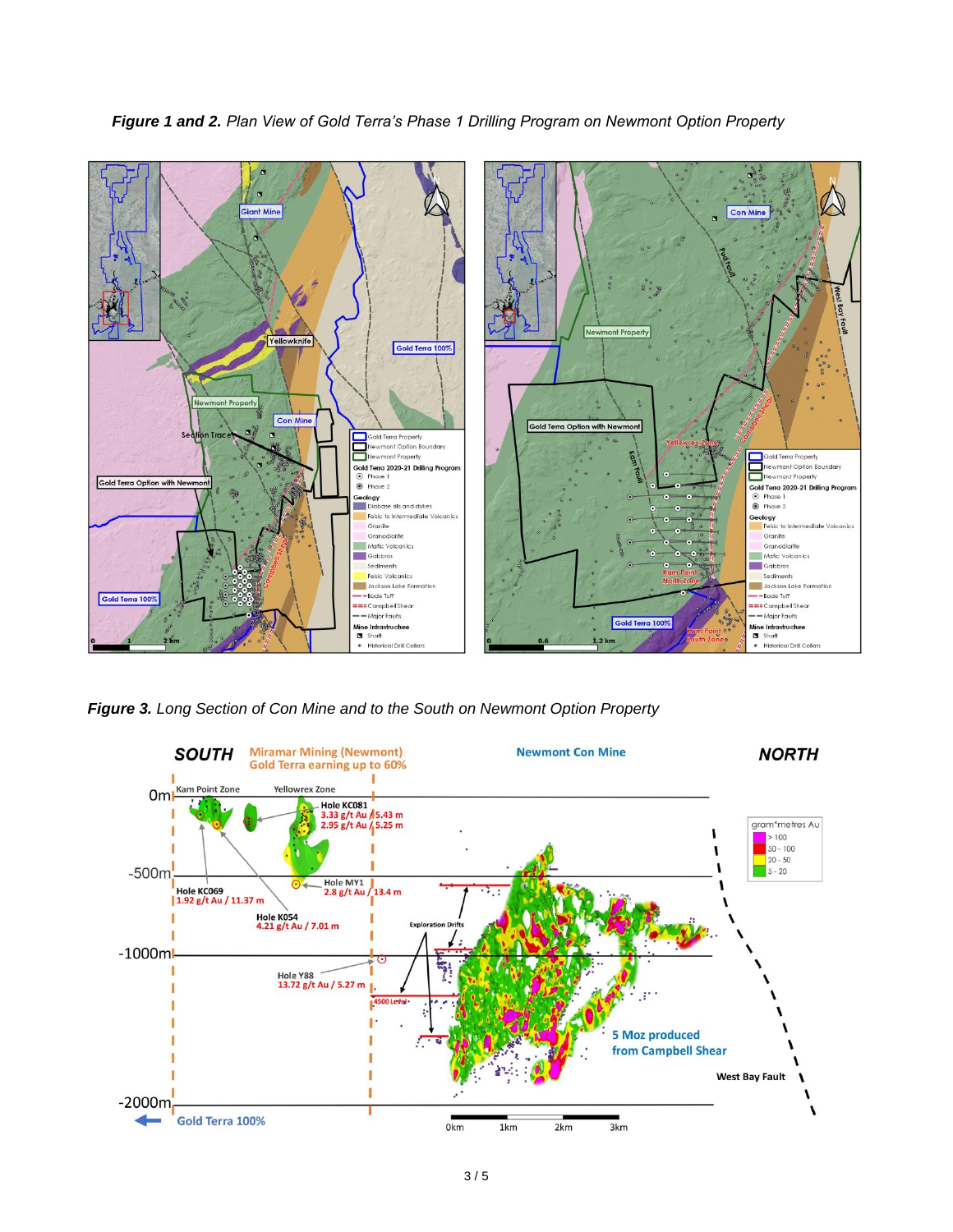

*Figure 4. Long Section Showing Gold Terra Phase 1 Drilling Program (*X = drill hole)

# **Cautionary Note Regarding Forward-Looking Information**

Certain statements made and information contained in this news release constitute "forward-looking information" within the meaning of applicable securities legislation ("**forward-looking information**"). Generally, this forward-looking information can, but not always, be identified by use of forward-looking terminology such as "plans", "expects" or "does not expect", "is expected", "budget", "scheduled", "estimates", "forecasts", "intends", "anticipates" or "does not anticipate", or "believes", or variations of such words and phrases or statements that certain actions, events, conditions or results "will", "may", "could", "would", "might" or "will be taken", "occur" or "be achieved" or the negative connotations thereof.

All statements other than statements of historical fact may be forward-looking information. Forward-looking information is necessarily based on estimates and assumptions that are inherently subject to known and unknown risks, uncertainties and other factors that may cause the actual results, level of activity, performance or achievements of the Company to be materially different from those expressed or implied by such forward-looking information. In particular, this news release contains forward-looking information regarding the Company's plan to drill up to 19 holes, drilling target to be one of the most prospective targets in the Yellowknife mining camp, the prospectivity of the southern extension of the Campbell Shear, the Company's plan for a deeper Phase 2 program subject to Phase 1 drilling results, drilling program to continue all winter long, and the Company's objective of re-establishing Yellowknife as one of the premier gold mining districts in Canada.

There can be no assurance that such statements will prove to be accurate, as the Company's actual results and future events could differ materially from those anticipated in this forward-looking information as a result of the factors discussed in the "Risk Factors" section in the Company's most recent MD&A and annual information form available under the Company's profile at [www.sedar.com.](https://sedar.com/)